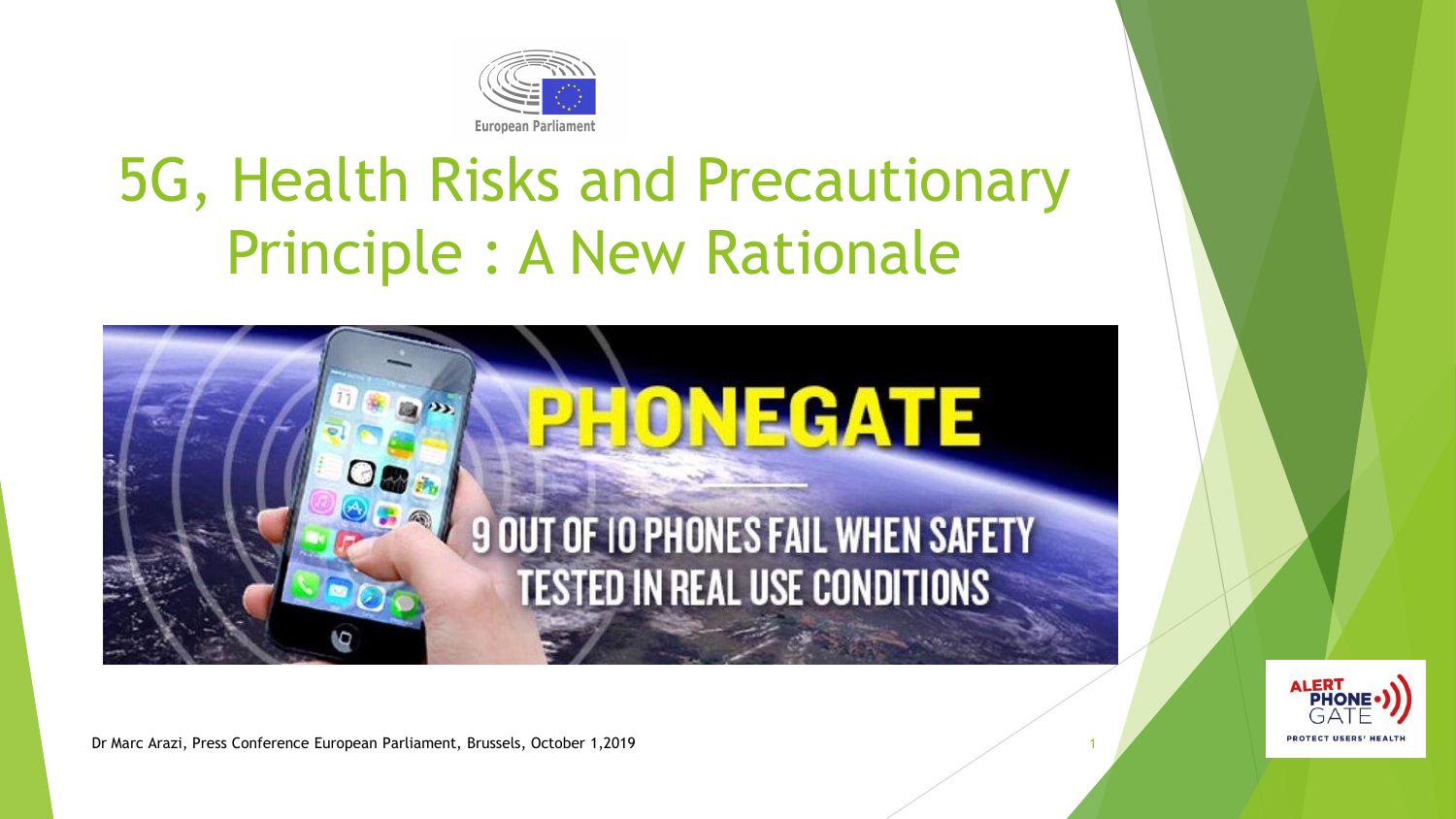

# 1G,2G,3G,4G and now 5G: Can we trust mobile phone manufacturers?

"We have the evidence that the answer is no, it's the Phonegate scandal"

Dr. Marc Arazi, President Phonegate Alert

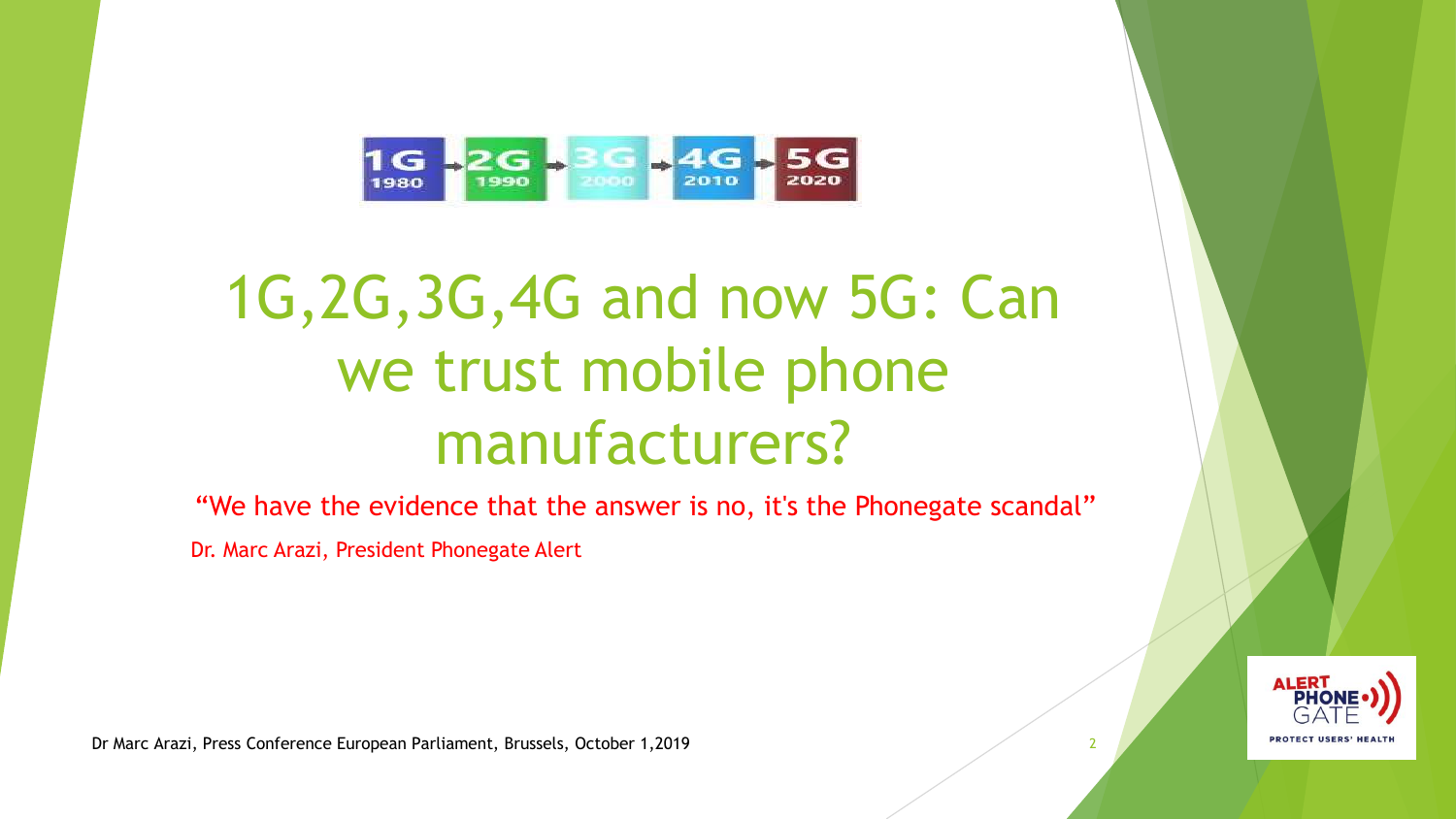### What evidence do we have of overexposure to the waves of our mobile phones?

SAR control tests by the French national agency ANFR (10gr)



Independent SAR tests from the Chicago Tribune (1gr)



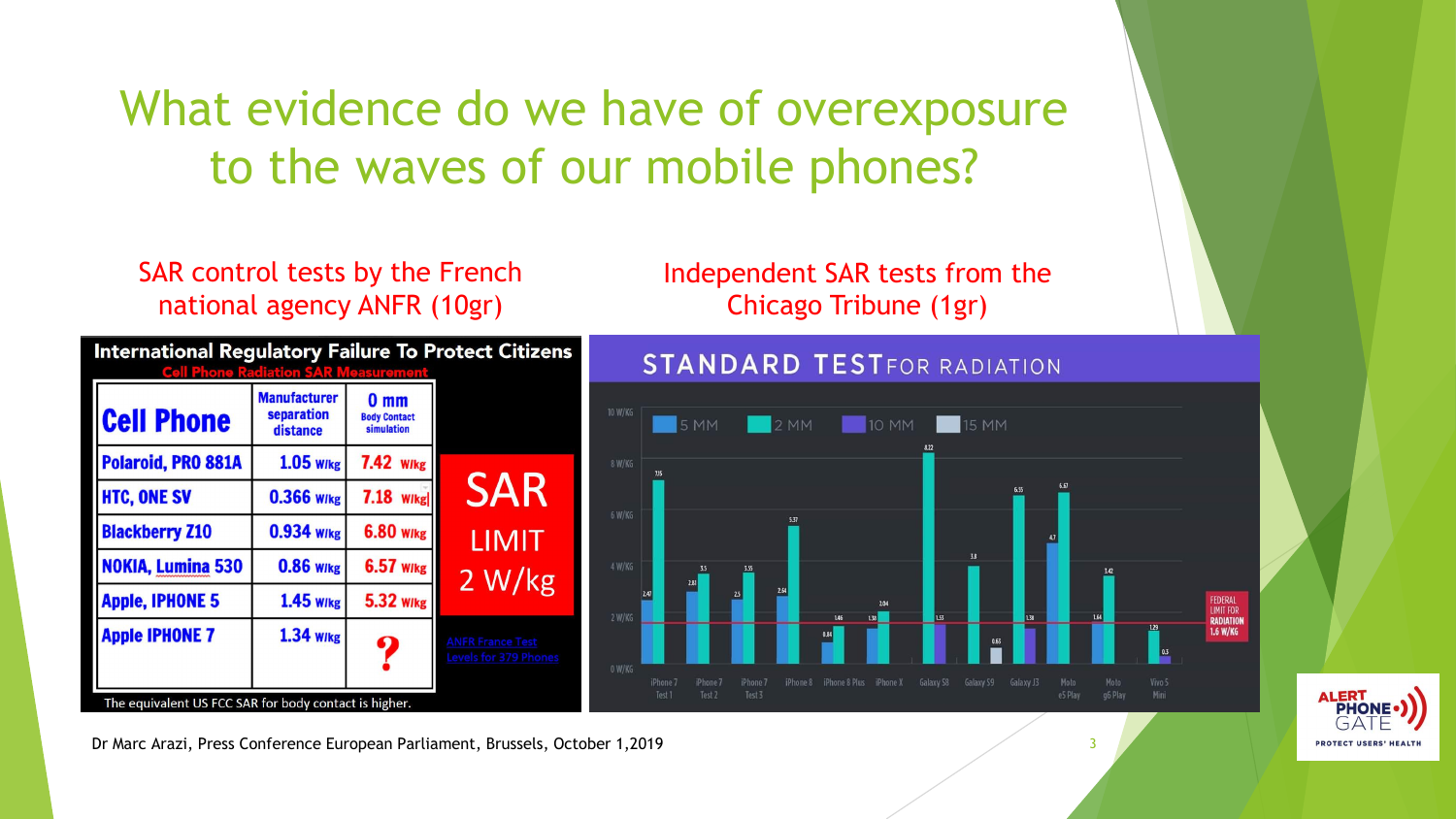Is European regulation sufficiently protective of the health and safety of users?

#### In France already 17 models sanctioned

- Alcatel PIXI 4-6''
- Echo Star Plus
- Huawei Honor 8
- Wiko Tommy2 (Bouygues Telecom version),
- Hisense F23
- Wiko View
- Archos Access 50
- Logicom M BOT 60
- Xiaomi Redmi Note 5 and Mi Mix 2S
- Nokia 5, 3 and 6.1
- Hapi 30 (Orange)
- Neffos X1 TP 902
- Leagoo S8
- Allview X4 soul mini S

Dr Marc Arazi, Press Conference European Parliament, Brussels, October 1,2019 4

### None in other European countries

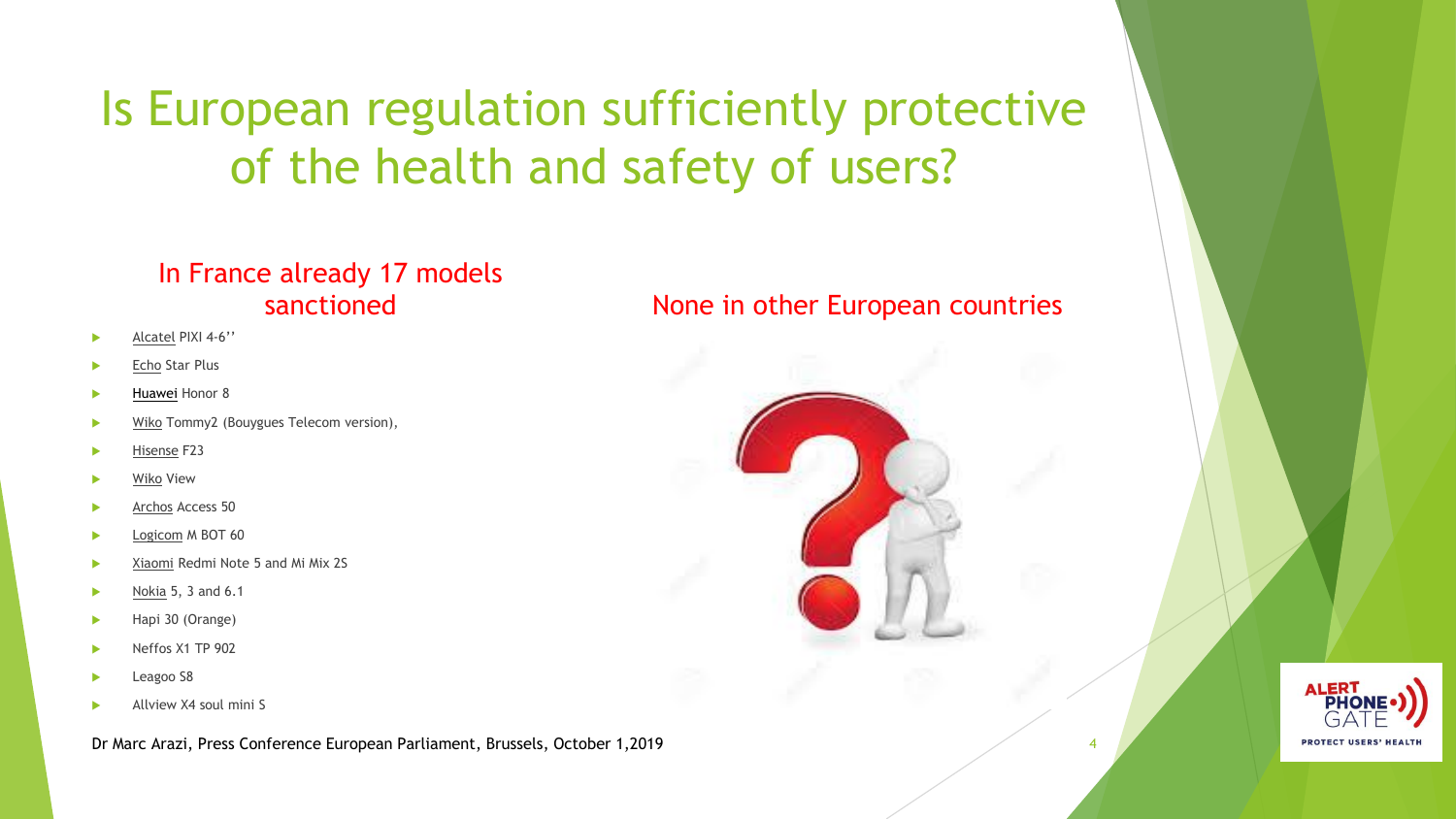## What emergencies for European authorities ?



### **European Parliament**

- Finalize the development of reliable indicators to measure the real exposure of users
- Impose on the industry a regulation respectful of the health of the users
- Ensure appropriate control
- Set up major public information and prevention campaigns
- Generalize the prohibition of the mobile phone before the age of 14 years.
- Strengthen policies for independent scientific research, taking into account new discoveries

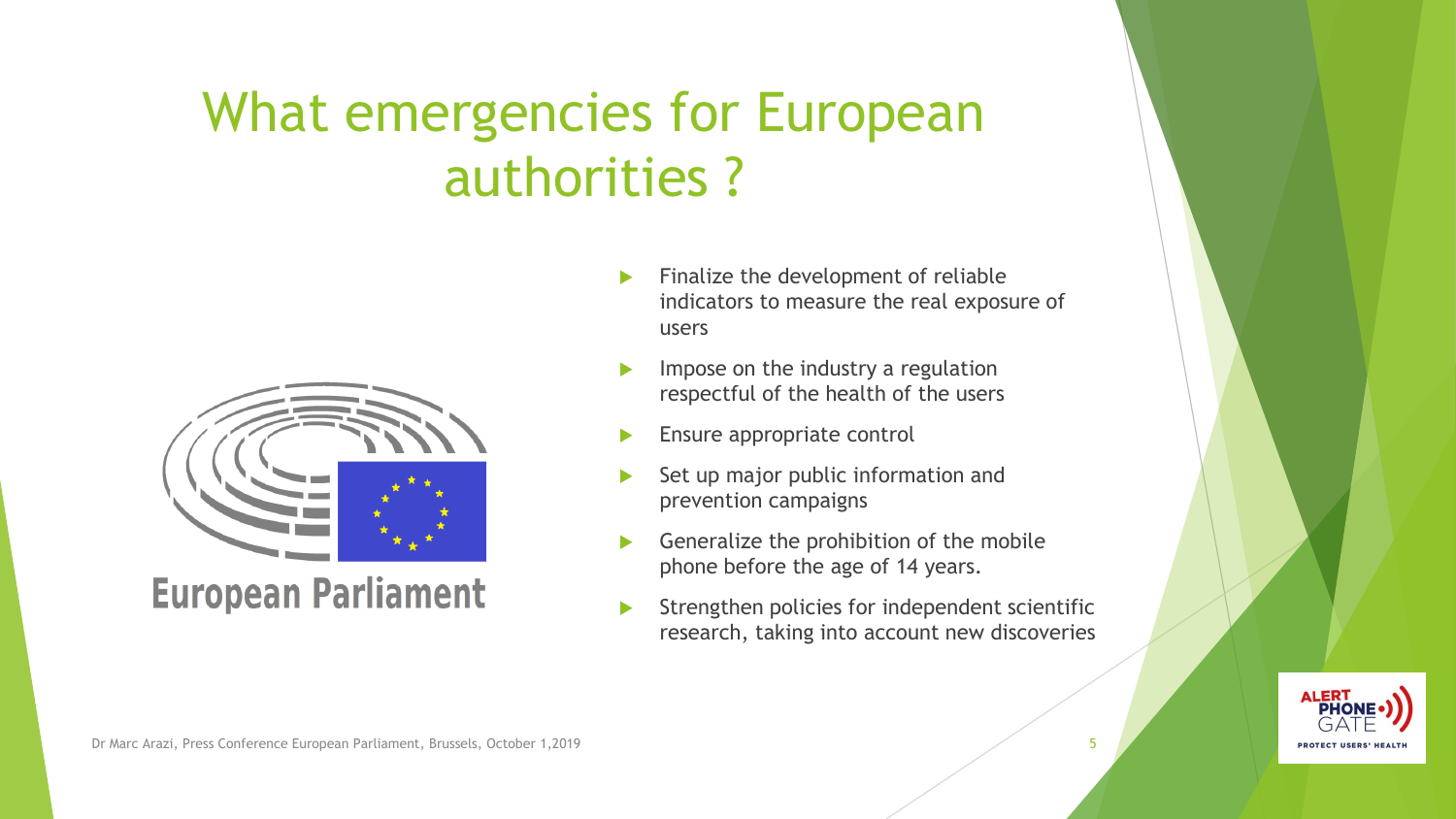## How to properly inform and protect user's health?



- $\blacktriangleright$  Keeping the phone away from the body
- $\blacktriangleright$  Reducing cell phone use when the signal is weak
	- Reducing the use of cell phones to stream audio or video, or to download or upload large files
- $\blacktriangleright$  Keeping the phone away from the bed at night
- Removing headsets when not on a call

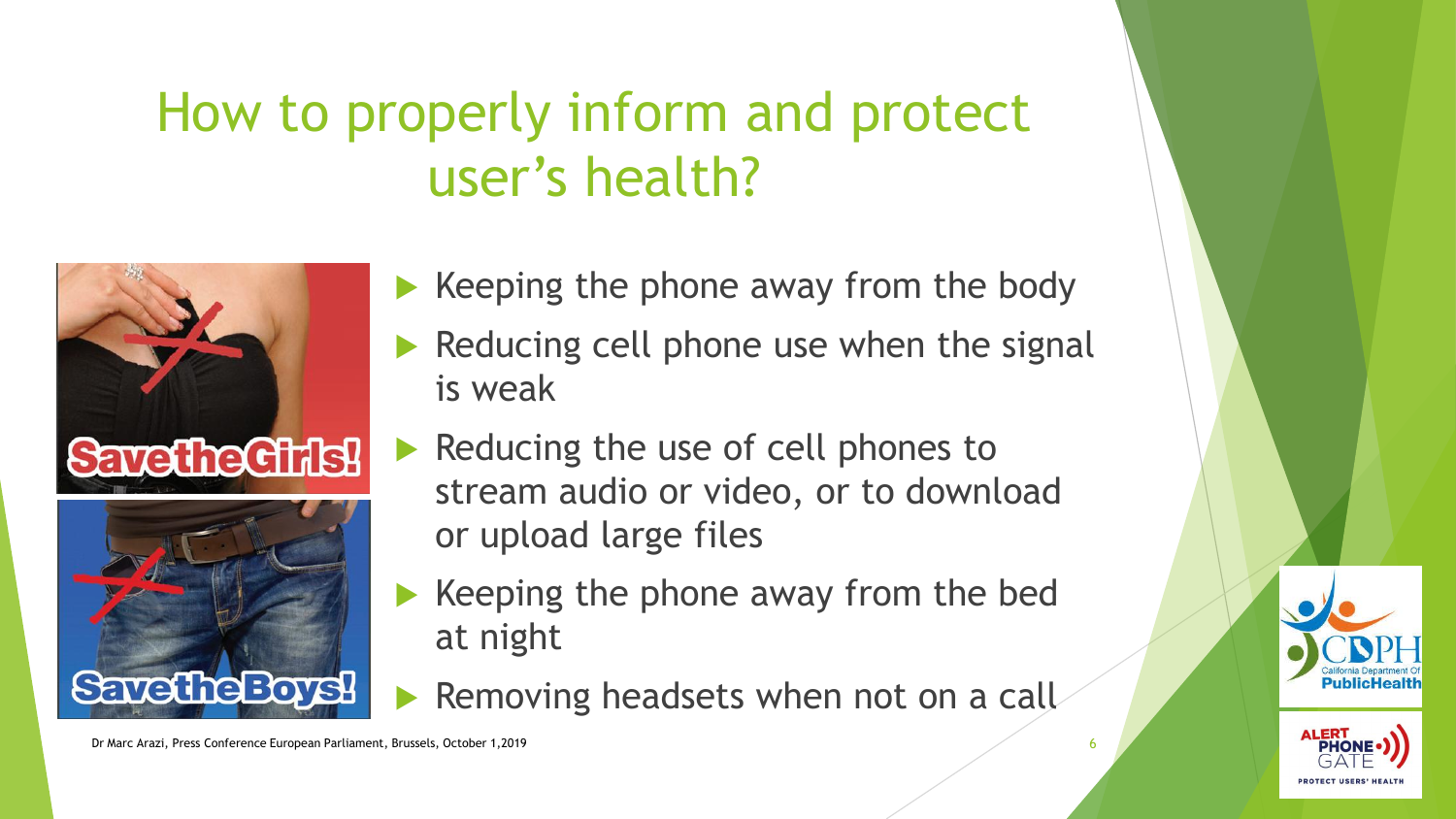#### " What will happen with Phonegate Alert when the new 5G mobiles go out to the market ?

We must now open our eyes to the fact that this industry has not hesitated to deceive us by overexposing us well beyond the levels of risk to our health. It is therefore not possible to have more confidence in them regarding the arrival of 5G technologies. The Phonegate scandal will reveal the hidden facade of an industry that earned \$1,005,000,000,000 in 2017 without worrying about the health and environmental consequences.

Here is my answer to journalists who ask me about 5G

### "The Phonegate scandal is the absolute weapon against the development of 5G